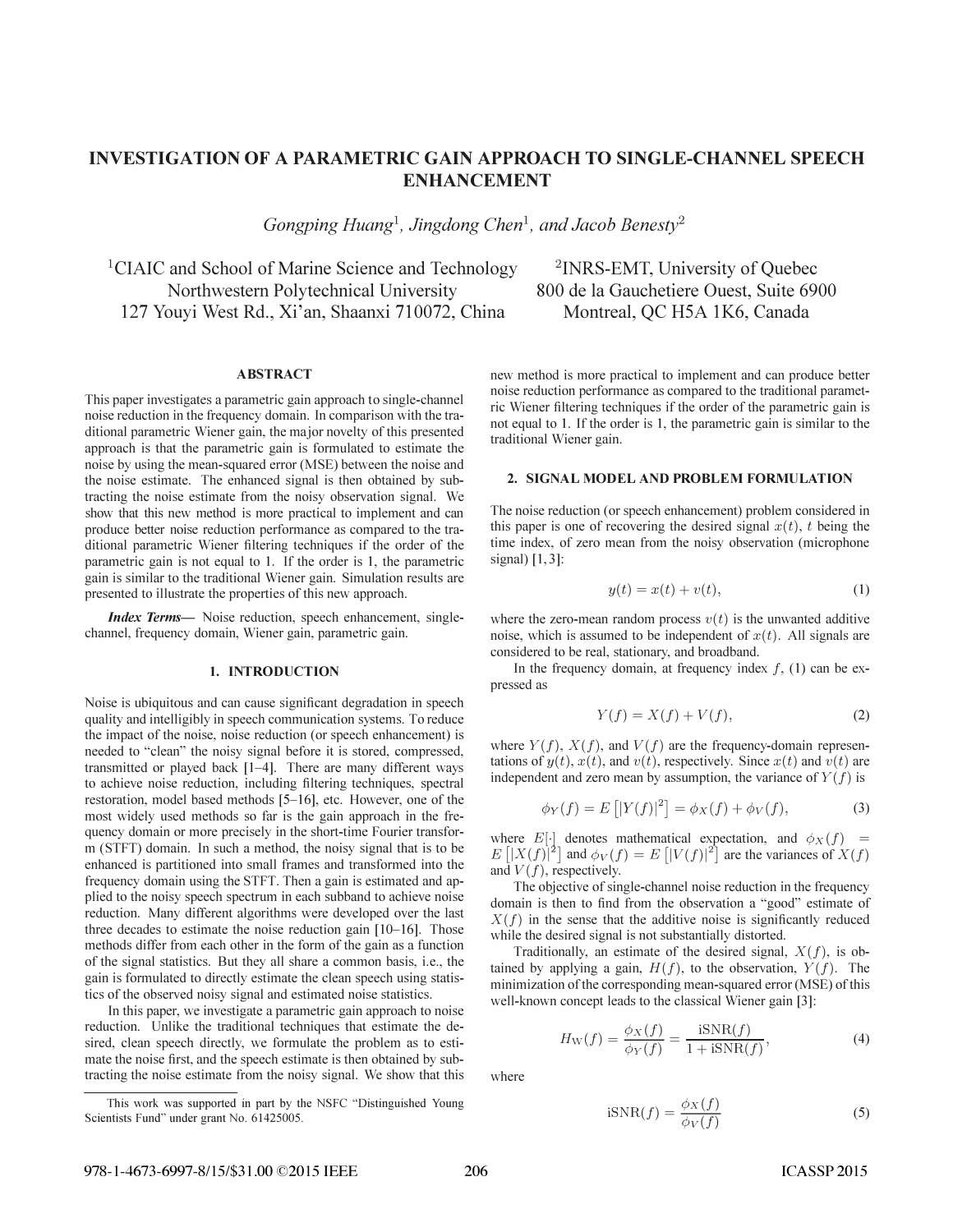is the narrowband input signal-to-noise ratio (SNR). It is clear that this gain is always real and  $0 \leq H_{\rm W}(f) \leq 1$ . Therefore, the optimal estimate of  $X(f)$  in the minimum MSE sense is

$$
\widehat{X}_{\rm W}(f) = H_{\rm W}(f)Y(f) = e^{\jmath \theta_Y(f)} H_{\rm W}(f) |Y(f)|, \qquad (6)
$$

where j is the imaginary unit with  $j^2 = -1$  and  $\theta_Y(f)$  is the phase of  $Y(f)$ .

Alternatively, we can also estimate the noise signal,  $V(f)$ , by applying a gain,  $H'(f)$ , to the observation,  $Y(f)$ . By using the MSE criterion, we easily find that the optimal gain

$$
H'_{\rm W}(f) = \frac{\phi_V(f)}{\phi_Y(f)} = \frac{1}{1 + i{\rm SNR}(f)},\tag{7}
$$

and the corresponding estimator is

$$
\widehat{V}_{\rm W}(f) = H_{\rm W}'(f)Y(f). \tag{8}
$$

As a consequence, the optimal estimate of  $X(f)$  is

$$
\widehat{X}_{\mathbf{W}}'(f) = Y(f) - \widehat{V}_{\mathbf{W}}(f) = \widehat{X}_{\mathbf{W}}(f). \tag{9}
$$

Obviously, the two methods are strictly equivalent. However, when a parametric gain is used, the two methods may generate different performance as will be discussed in the next section. Generally, the second technique is preferred in practice because  $H'_{\text{W}}(f)$  [which depends explicitly on the statistics of  $V(f)$  and  $Y(f)$ ], is easier to estimate than  $H_W(f)$  [which depends explicitly on the statistics of  $X(f)$  and  $Y(f)$ ]

It can be shown [3] that the broadband output SNR with the Wiener gain, which is defined as

$$
\text{oSNR}(H_{\text{W}}) = \frac{\int_{f} H_{\text{W}}^{2}(f)\phi_{X}(f)df}{\int_{f} H_{\text{W}}^{2}(f)\phi_{V}(f)df}
$$
(10)

is always greater than or equal to the broadband input SNR, which is given by where

$$
iSNR = \frac{\int_{f} \phi X(f) df}{\int_{f} \phi V(f) df}.
$$
 (11)

However, the narrowband output SNR with the Wiener gain is always equal to the narrowband input SNR.

#### 3. PARAMETRIC APPROACH

In this section, we propose to estimate  $|V(f)|^{\alpha}$ , with  $\alpha > 0$  (the parametric order), by applying a gain,  $H'_{\alpha}(f)$ , to the modified observation,  $|Y(f)|^{\alpha}$ . Since  $H'_{\alpha}(f)|Y(f)|^{\alpha}$  is an estimate of  $|V(f)|^{\alpha}$ , then a natural estimate of  $V(f)$  is

$$
\widehat{V}_{\alpha}(f) = e^{\jmath \theta_Y(f)} \left[ H_{\alpha}'(f) \left| Y(f) \right|^{\alpha} \right]^{1/\alpha} = \sqrt[\alpha]{H_{\alpha}'(f)} Y(f). \tag{12}
$$

We deduce that an estimate of  $X(f)$  is

$$
\hat{X}_{\alpha}(f) = Y(f) - \hat{V}_{\alpha}(f)
$$
\n
$$
= \left[1 - \sqrt[\alpha]{H'_{\alpha}(f)}\right]Y(f)
$$
\n
$$
= H_{\alpha}(f)Y(f),
$$
\n(13)

where

$$
H_{\alpha}(f) = 1 - \sqrt[\alpha]{H'_{\alpha}(f)}\tag{14}
$$

is the equivalent gain for the estimation of  $X(f)$  from  $Y(f)$ .

We define the error signal between the signal of interest and its estimate as

$$
\mathcal{E}_{\alpha}(f) = |V(f)|^{\alpha} - H'_{\alpha}(f) |Y(f)|^{\alpha}, \qquad (15)
$$

from which we deduce the parametric MSE criterion:

$$
J\left[H'_{\alpha}(f)\right] = E\left[\mathcal{E}_{\alpha}^{2}(f)\right]
$$
\n
$$
= \phi_{|V|,\alpha}(f) + H'^{2}_{\alpha}(f)\phi_{|Y|,\alpha}(f) - 2H'_{\alpha}(f)\phi_{|V||Y|,\alpha}(f),
$$
\n(16)

where  $\phi_{|V|,\alpha}(f) = E\left[|V(f)|^{2\alpha}\right], \phi_{|Y|,\alpha}(f) = E\left[|Y(f)|^{2\alpha}\right],$  and  $\phi_{|V||Y|,\alpha}(f) = E [|V(f)|^{\alpha} |Y(f)|^{\alpha}].$ 

The minimization of  $J[H'_{\alpha}(f)]$  with respect to  $H'_{\alpha}(f)$  leads to the optimal gains for the estimation of  $V(f)$  and  $X(f)$ , respectively, i.e.,

$$
H'_{\alpha,\text{o}}(f) = \frac{\phi_{|V||Y|,\alpha}(f)}{\phi_{|Y|,\alpha}(f)}\tag{17}
$$

and

$$
H_{\alpha,0}(f) = 1 - \sqrt[\alpha]{H'_{\alpha,0}(f)} = 1 - \sqrt[\alpha]{\frac{\phi_{|V||Y|,\alpha}(f)}{\phi_{|Y|,\alpha}(f)}}.
$$
 (18)

The quantity  $\phi_{|Y|,\alpha}(f)$  can be easily estimated from the observations while the quantity  $\phi_{|V||V|,\alpha}(f)$  can be estimated from the components of the noise during silences [even with a delay between  $Y(f)$  and  $V(f)$ ] since no phases are involved in the expression. Substituting (17) into (16), we find that the minimum MSE is

$$
J\left[H'_{\alpha,\text{o}}(f)\right] = \phi_{|V|,\alpha}(f) \left[1 - \frac{\phi_{|V||Y|,\alpha}^2(f)}{\phi_{|V|,\alpha}(f)\phi_{|Y|,\alpha}(f)}\right] \quad (19)
$$

$$
= \phi_{|V|,\alpha}(f) \left[1 - \gamma_{|V||Y|,\alpha}^2(f)\right],
$$

$$
\gamma_{|V||Y|,\alpha}^2(f) = \frac{\phi_{|V||Y|,\alpha}^2(f)}{\phi_{|V|,\alpha}(f)\phi_{|Y|,\alpha}(f)},
$$
\n(20)

with  $0 \leq \gamma^2_{|V||Y|,\alpha}(f) \leq 1$ . Obviously, the optimal estimate of  $X(f)$  in this context is

$$
\widehat{X}_{\alpha,\text{o}}(f) = H_{\alpha,\text{o}}(f)Y(f). \tag{21}
$$

We can express  $H_{\alpha,o}(f)$  as a function of  $\gamma_{|V||Y|,\alpha}(f)$ , i.e.,

$$
H_{\alpha,0}(f) = 1 - \sqrt{\gamma_{|V||Y|,\alpha}(f) \sqrt{\frac{\phi_{|V|,\alpha}(f)}{\phi_{|Y|,\alpha}(f)}}}. \tag{22}
$$

We observe from the previous equation that  $0 \leq H_{\alpha,0}(f) \leq 1$ .

#### 4. PERFORMANCE MEASURES

In this paper, we adopt the output SNR, the noise reduction factor, the speech distortion index, and the perceptual evaluation of speech quality (PESQ) [19, 20] as the the performance measures for an objective evaluation of the parametric gain approach presented in the previous section.

The narrowband and broadband input SNRs were already defined in Section 2. Since we deal with gains, the narrowband output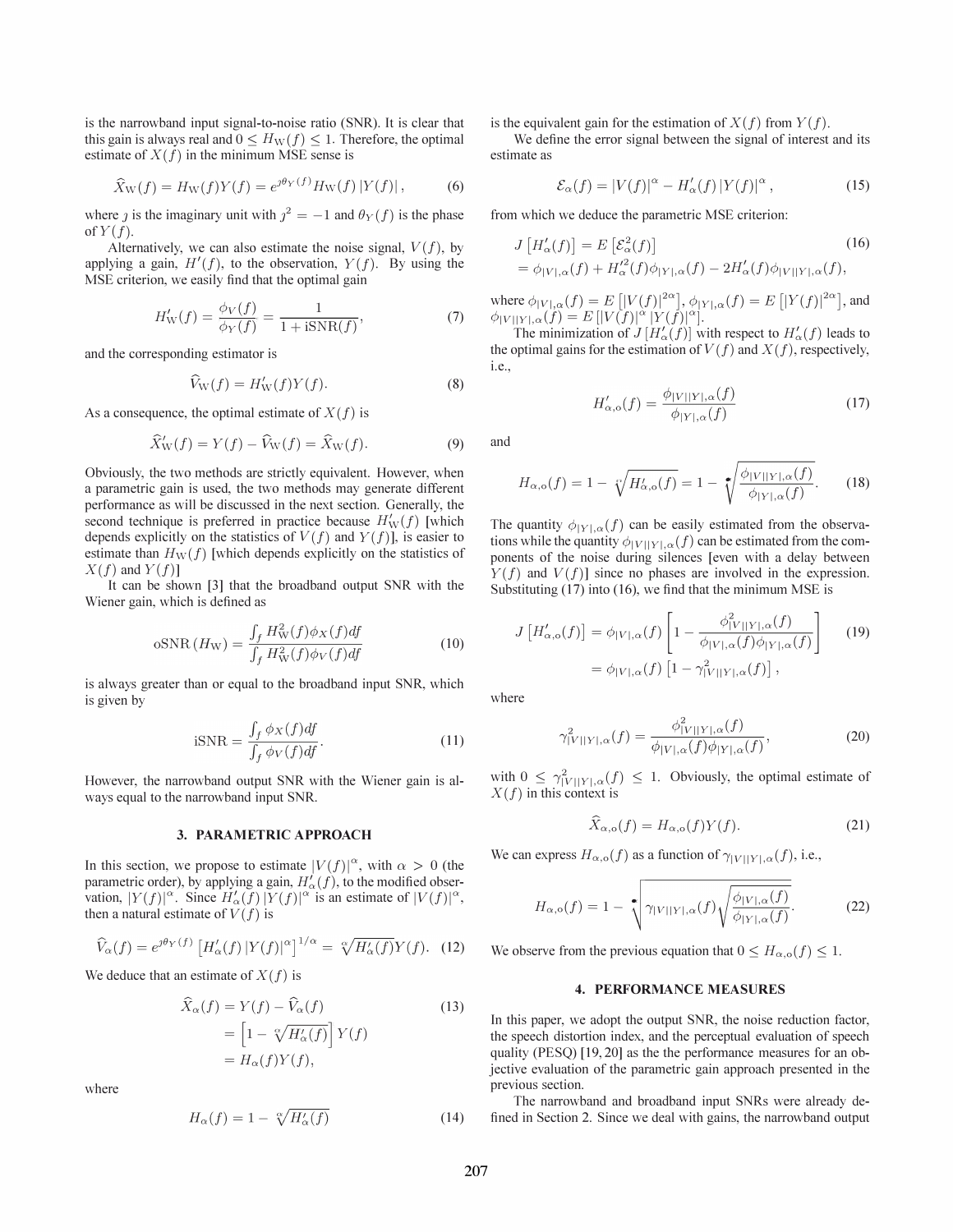SNR is equal to the narrowband input SNR. The broadband input SNR is defined as

$$
\text{oSNR}\left(H_{\alpha,o}\right) = \frac{\int_f H_{\alpha,o}^2(f)\phi_X(f)df}{\int_f H_{\alpha,o}^2(f)\phi_V(f)df}.\tag{23}
$$

The noise reduction factor quantifies the amount of noise rejected by the filtering process [IS]. The narrowband and broadband noise reduction factors are defined respectively as [4]

$$
\xi_{\rm nr}[H_{\alpha,0}(f)] = \frac{\phi_V(f)}{H_{\alpha,0}^2(f)\phi_V(f)} = \frac{1}{H_{\alpha,0}^2(f)},\tag{24}
$$

$$
\xi_{\rm nr} (H_{\alpha,0}) = \frac{\int_f \phi_V(f) df}{\int_f H_{\alpha,0}^2(f) \phi_V(f) df}
$$
\n
$$
= \frac{\int_f \phi_V(f) df}{\int_f \phi_V(f) \times \xi_{\rm nr}^{-1} [H_{\alpha,0}(f)] df}.
$$
\n(25)

We always have  $\xi_{\text{nr}}[H_{\alpha,\text{o}}(f)] \geq 1$  and  $\xi_{\text{nr}}(H_{\alpha,\text{o}}) \geq 1$ .

The gain  $H_{\alpha,o}(f)$  adds distortion to the desired signal,  $X(f)$ . In order to evaluate the level of this distortion, the so-called speech reduction factor was introduced, which is defined as the variance of the desired signal over the variance of the filtered version of the desired signal [4]. For the problem described in this paper, the narrowband and broadband speech reduction factors can be defined as

$$
\xi_{\rm sr}[H_{\alpha,\rm o}(f)] = \frac{\phi_X(f)}{H_{\alpha,\rm o}^2(f)\phi_X(f)} = \frac{1}{H_{\alpha,\rm o}^2(f)},\tag{26}
$$

$$
\xi_{\rm sr}(H_{\alpha,\rm o}) = \frac{\int_f \phi_X(f) df}{\int_f H_{\alpha,\rm o}^2(f) \phi_X(f) df}
$$
\n
$$
= \frac{\int_f \phi_X(f) df}{\int_f \phi_X(f) \times \xi_{\rm sr}^{-1} [H_{\alpha,\rm o}(f)] df}.
$$
\n(27)

We see that  $\xi_{sr} [H_{\alpha,o}(f)] \geq 1$  and  $\xi_{sr} (H_{\alpha,o}) \geq 1$ .

It is clear that we always have

$$
\frac{\text{oSNR}\left(H_{\alpha,o}\right)}{\text{iSNR}} = \frac{\xi_{\text{nr}}\left(H_{\alpha,o}\right)}{\xi_{\text{sr}}\left(H_{\alpha,o}\right)}.\tag{28}
$$

Another useful performance measure is the speech distortion index defined as

$$
v_{sd}[H_{\alpha,0}(f)] = \frac{E\left[|H_{\alpha,0}(f)X(f) - X(f)|^2\right]}{\phi_X(f)}
$$
 (29)  
=  $[H_{\alpha,0}(f) - 1]^2$ 

in the narrowband case and as

$$
v_{sd} (H_{\alpha,0}) = \frac{\int_f E\left[|H_{\alpha,0}(f)X(f) - X(f)|^2\right] df}{\int_f \phi_X(f) df}
$$
(30)  
= 
$$
\frac{\int_f \phi_X(f) \times v_{sd} [H_{\alpha,0}(f)] df}{\int_f \phi_X(f) df}
$$

in the broadband case. It can be checked that  $0 \le v_{sd}$   $[H_{\alpha,o}(f)] \le 1$ and  $0 \leq v_{sd}$   $(H_{\alpha,o}) \leq 1$ .



Fig. 1. Broadband input and output SNRs of the parametric gain for different orders over time in different noise cases: (a) white Gaussian noise, (b) car noise, and (c) NYSE noise. The time-domain input SNR is 10 dB.

### 5. SIMULATIONS

We have formulated the single-channel parametric gain approach to the problem of noise reduction in Section 3. In this section, we study the performance of this approach through experiments. Meanwhile, we attempt to address two fundamental questions: 1) why are we interested in the parametric gain approach instead of using the Wiener gain and 2) why do we want to estimate the noise instead of the desired speech directly?

The clean speech signals are recorded from a female and a male talker in a quiet office room. We consider three types of noise: a white Gaussian random process, a babble noise signal recorded in a New York Stock Exchange (NYSE) room, and a car noise signal recorded in a sedan running 50 MPH on a highway. All the signals are 30 seconds long and the sampling frequency is S kHz. The noisy signal is obtained by adding noise into the clean speech with a specified input SNR level.

To implement the parametric gain, the time domain signals are partitioned into overlapping frames (the frame size is 128 and the overlapping factor is 75%) with a Kaiser window, and then transformed into the STFT domain using a 12S-point FFT. The noise variance  $\phi_{|V|,\alpha}(f)$  and  $|V(f)|^{\alpha}$  are blindly estimated from the noisy speech signal using a variant of the minimum controlled recursive average (MCRA) algorithm [10]. The quantity  $\phi|_{Y|,\alpha}(f)$ and  $\phi_{|V||Y|,\alpha}(f)$  are computed using  $Y(f)$  and the estimated noise spectrum and noise statistics with a recursive method where the forgetting factor is set to 0.6. After enhancement, the signals are transformed into the time domain using the inverse STFT with an overlap add method.

In the first experiment, we examine the performance of the parametric gain method in different noise cases. Figure I plot the broadband input and output SNRs in three different noise cases (white Gaussian, car, and NYSE), where  $\alpha = \{0.5, 1, 2\}$ . The time-domain input SNR, which is calculated using a long term average, is 10 d-B. We see that the parametric gain can improve the broadband SNR significantly in all three studied cases. We also see that the output S-NR deceases as the value of  $\alpha$  increases. So, the value of  $\alpha$  plays an important role on the noise reduction performance. To see this more clearly, we carried out a set of experiments. Figure 2 plot the noise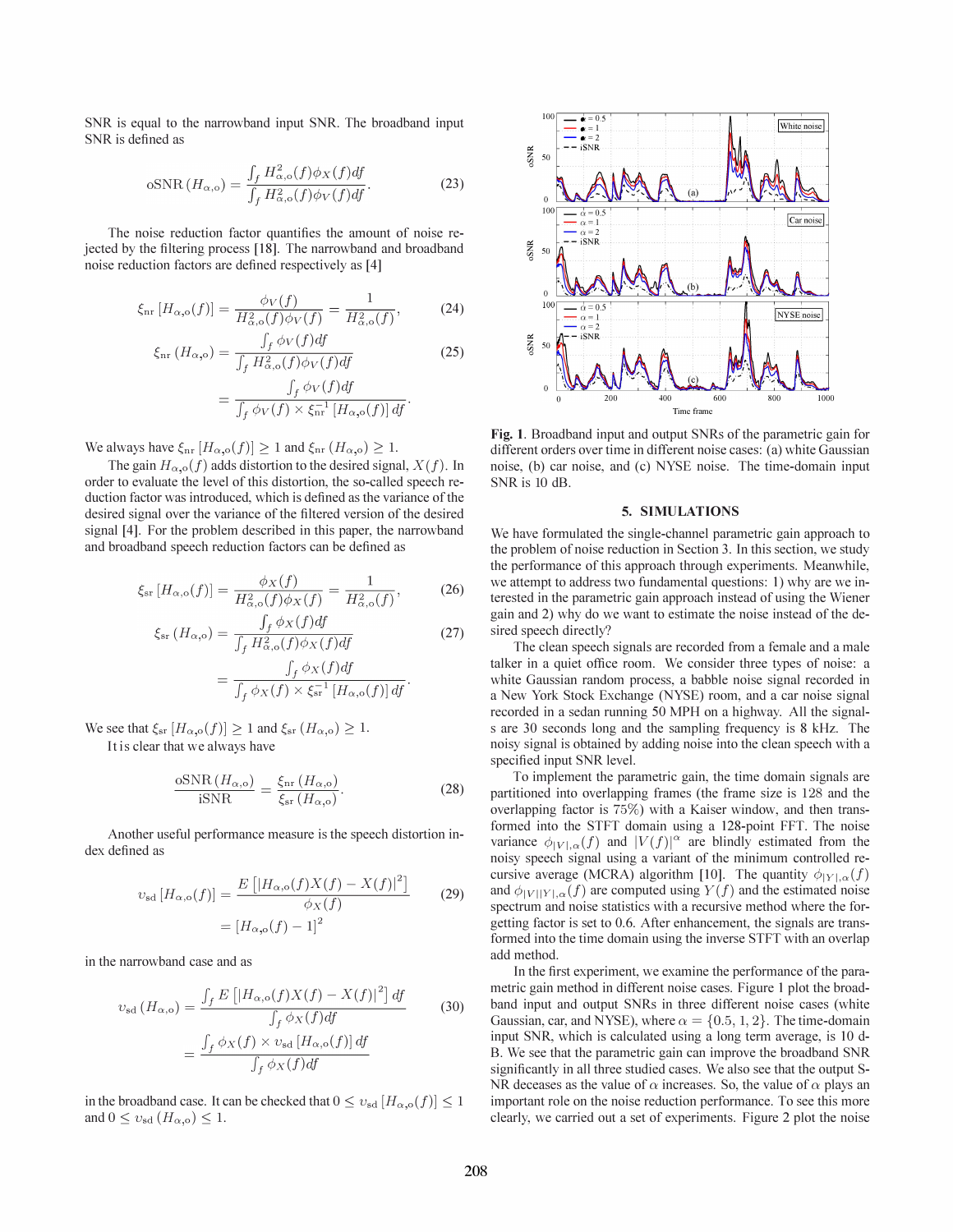

Fig. 2. Performance of the parametric gain as a function of the parameter  $\alpha$  in white Gaussian noise with an input SNR of 0 dB: (a) noise reduction factor, (b) speech distortion index, and (c) PESQ score.

reduction factor, speech distortion index, and the PESQ score as a function of  $\alpha$  in white Gaussian noise with an input SNR of 0 dB. Note that the broadband noise reduction factor and speech distortion index plotted in this figure are the average results over all the frames. The PESQ score is computed as follows. For each speaker (we have a male and female speaker), the PESQ score is computed by comparing the enhanced signal with the original clean speech. The final PESQ score is obtained by mapping these two scores to the PESQ listening quality objective score [20].

As we can see from Fig. 2, both the noise reduction factor and speech distortion index decrease as the value of  $\alpha$  increases. The underlying reason can be explained as follows. The parametric gain in (18) is an increasing function of  $\alpha$ . It can be checked that  $\lim_{\alpha\to 0} H_{\alpha,0}(f) = 0$  and  $\lim_{\alpha\to +\infty} H_{\alpha,0}(f) = 1$ . Therefore, if  $\alpha = 0$ , all the noise is removed, and so is the speech signal, which means that both the noise reduction and the speech distortion are maximized. If  $\alpha \to +\infty$ , there will be neither speech distortion or noise reduction. When the value of  $\alpha$  increases, the parametric gain will add less speech distortion, but also reduce less noise. In comparison, the PESQ score is not a monotonic function with respect to  $\alpha$ . It first increases and then decreases as the value of  $\alpha$  increasexpression of the parametric gain as a function of<br>
in white Gaussian noise with an input SNR of 0.<br>
cition factor, (b) speech distortion index, and (c) P<br>
factor, speech distortion index, and the PESQ sco<br>
f  $\alpha$  in whit



Fig. 3. PESQ score as a function of the parameter  $\alpha$  in white Gaussian noise. The two dashed black lines show the PESQ score of the noisy signal in 0 dB and 10 dB, respectively.

es. The highest PESO score is obtained when  $\alpha$  is approximately 2 in the condition of white noise with O-dB input SNR. This answers the question why we are interested in the parametric gain approach. Briefly, the parametric gain approach can yield better noise reduction performance as compared to the Wiener gain if the parameter  $\alpha$ is properly chosen.

In the second experiment, we study the difference between estimating directly the desired signal,  $X(f)$ , and estimating directly the noise. Following the same principles of Section 3, we can derive the gain to directly estimate  $|X(f)|^{\alpha}$ , i.e.,

$$
G_{\alpha,\mathfrak{o}}(f) = \sqrt[\alpha]{\frac{\phi_{|X||Y|,\alpha}(f)}{\phi_{|Y|,\alpha}(f)}},\tag{31}
$$

where

$$
\phi_{|X||Y|,\alpha}(f) = E[|X(f)|^{\alpha} |Y(f)|^{\alpha}]
$$
  
= 
$$
E\left[ (|Y(f)|^2 + |V(f)|^2 - 2|V(f)Y(f)|)^{\frac{\alpha}{2}} |Y(f)|^{\alpha} \right].
$$
 (32)

Since  $X(f)$  is not known in practice, it is difficult to directly estimate  $\phi_{|X||Y|,\alpha}(f)$ . Generally, however, it is assumed that we can estimate  $|V(f)|^2$  and  $\phi_V(f)$ . Substituting these noise statistics into (32), one can compute the gain in an indirect way.

Figure 3 plot the PESQ scores for enhanced signal using  $G_{\alpha,0}(f)$  and  $H_{\alpha,0}(f)$ . One can see that the PESQ score with the use of  $H_{\alpha,o}(f)$  is higher than that of using  $G_{\alpha,o}(f)$ . This justifies the reason why we need to estimate the noise instead of the desired speech directly. It is observed that the value of  $\alpha$  to produce the largest PESQ score changes with the input SNR. So, in practice, it would be better if the value of  $\alpha$  is determined adaptively according to the SNR condition, which will be our future work.

## 6. CONCLUSIONS

In this paper, we studied the single-channel noise reduction problem in the frequency domain with a parametric gain approach. Instead of directly estimating the desired speech signal, we formulated the problem as first to estimate the noise and then the speech estimate is obtained by subtracting the noise estimate from the noisy signal. The optimal parametric gain in the minimum MSE sense was derived to obtain the noise estimate. With experiments, we illustrated the advantage of using the parametric approach over the traditional Wiener gain. It was also demonstrated why we should formulate the problem as estimating the noise first instead of the desired speech.

#### 7. RELATION TO PRIOR WORK

Various noise reduction methods have been developed over the past several decades [1]- [18], among which the gain approach in the short-time Fourier transform (STFT) domain is by far one of the most widely used methods in practice. Traditionally, the gain is formulated to directly estimate the desired clean speech using noisy and noise signal statistics. In this paper, we reformulate the problem as one of estimating the noise first; and then the speech estimate is obtained by subtracting the noise estimate from the noisy signal. We show that this new method is more practical to implement and can produce better noise reduction performance as compared to the traditional parametric Wiener filtering techniques if the order of the parametric gain is not equal to 1. If the order is 1, the parametric gain is similar to the traditional Wiener gain.